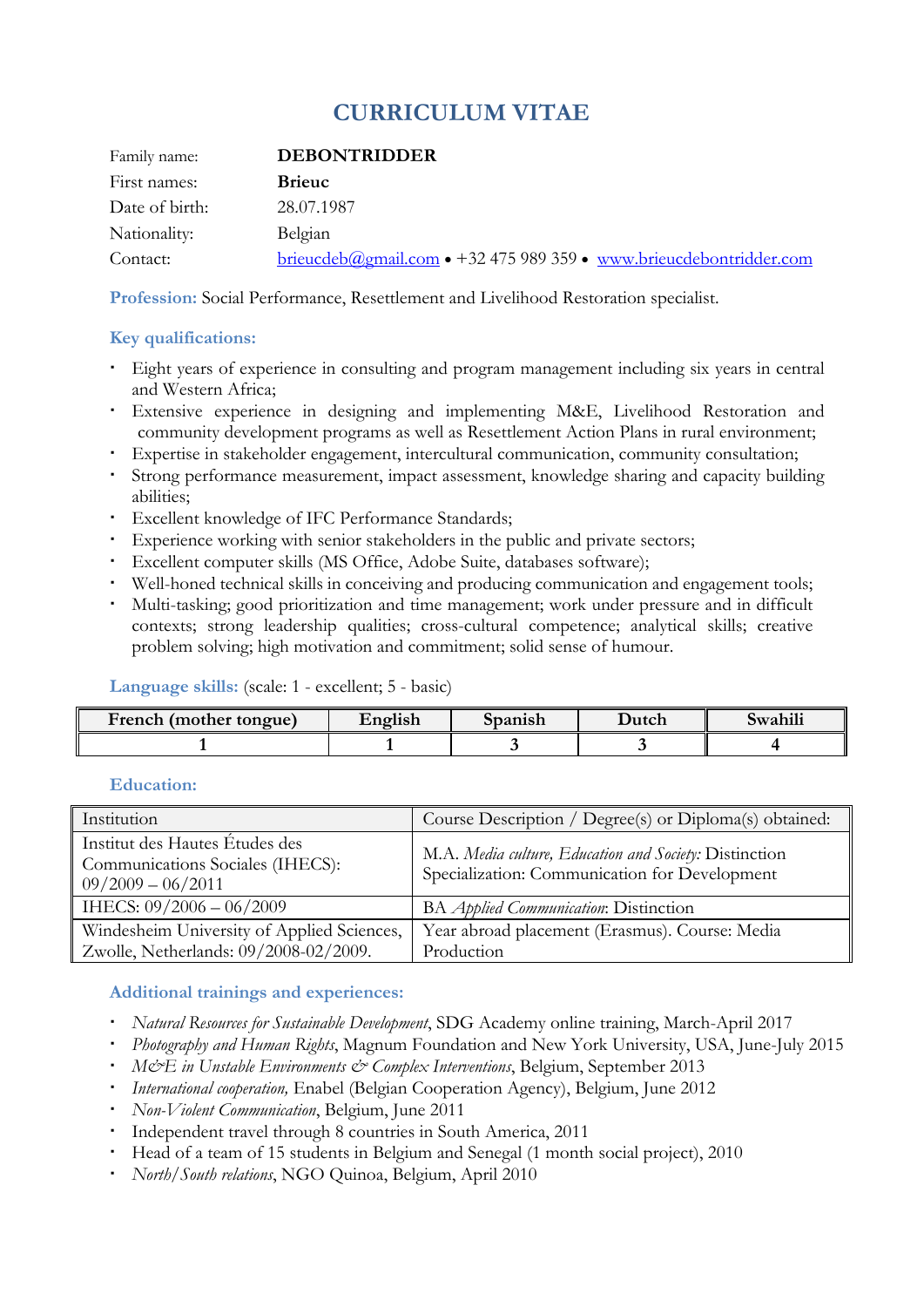| Date      | Location        | Employer/client    | Position       | Description                                                                                            |
|-----------|-----------------|--------------------|----------------|--------------------------------------------------------------------------------------------------------|
|           |                 | & reference        |                |                                                                                                        |
| March-    | Sabodala,       | ERM:               | Resettlement   | Supporting land acquisition, resettlement planning and implementation for an international mining      |
| December  | Kedougou        | Eric Gallant       | and Livelihood | company in southeast Senegal. Work to date has included:                                               |
| 2019      | region,         | eric.gallant@erm.c | Restoration    | · Preparation of RAP for a 600ha land acquisition process in accordance with national regulations      |
|           | Senegal         | om                 | Advisor        | and IFC Performance Standards                                                                          |
|           |                 |                    |                | · Design of livelihood restoration programs for 600+ affected households and management of             |
|           |                 |                    |                | program implementation                                                                                 |
|           |                 |                    |                | · Design of engagement program and community consultation plan, facilitation of engagement with        |
|           |                 |                    |                | local and regional stakeholders                                                                        |
|           |                 |                    |                | · Update of household survey tools and implementation of census, including data analysis               |
|           |                 |                    |                | · Budgeting and project management                                                                     |
|           |                 |                    |                | · Design and delivery of training and ongoing capacity-building for local staff                        |
| April     | Brussels,       | Self employed      | Writer/editor/ | Convinced that new inclusive narratives are necessary to promote good governance in the mining         |
| $2018 -$  | Belgium         |                    | photographer   | sector in developing countries, I'm working on a book that through pictures and texts, tells the story |
| present   |                 |                    |                | of the resettlement of a community in DRC. The book will invite the reader to explore the challenges   |
|           |                 |                    |                | related to applying international E&S Performance Standards on the ground.                             |
| January   | Fungurume       | ERM:               | Stakeholder    | Led the design and implementation of livelihood restoration planning for an international mining       |
| $2015 -$  | (Lualaba),      | Fredrik Lindblom   | Engagement and | company in the DRC, as part of a land acquisition and resettlement program. Responsibilities           |
| June 2016 | DRC/            | erikl@iadb.org     | Livelihood     | included:                                                                                              |
|           | <b>Brussels</b> |                    | Restoration    | · Extensive consultation with internal and external stakeholders to understand context for             |
| $\&$      | Belgium         | TFM:               | Coordinator    | displacement of 1250+ persons and traditional livelihood systems                                       |
|           |                 | Coly               |                | · Local value chain assessment to identify market conditions for sustainable economic activities       |
| March     |                 | Djissangouley:     |                | · Design of livelihood restoration programs for economically and physically displaced farmers, with    |
| $2017 -$  |                 | djiscoly@gmail.co  |                | a focus on sustainable agriculture principles and small-scale initiatives                              |
| March     |                 | $\underline{m}$    |                | · Design of new income-generating activities for project-affected households in land-stressed areas    |
| 2018      |                 |                    |                | · Coordination and oversight of implementation of Livelihood Restoration Programs, including           |
|           |                 |                    |                | budgeting, team management and administration of contractors for partner agencies                      |
|           |                 |                    |                | · Design and implementation of monitoring and evaluation plan for livelihood restoration,              |
|           |                 |                    |                | including training for local staff                                                                     |
|           |                 |                    |                | Support for preparation of Resettlement Action Plans compliant with national and international         |
|           |                 |                    |                | standards, and facilitation of external disclosure                                                     |
|           |                 |                    |                |                                                                                                        |

## **Professional experience – long-term assignments and previous employment:**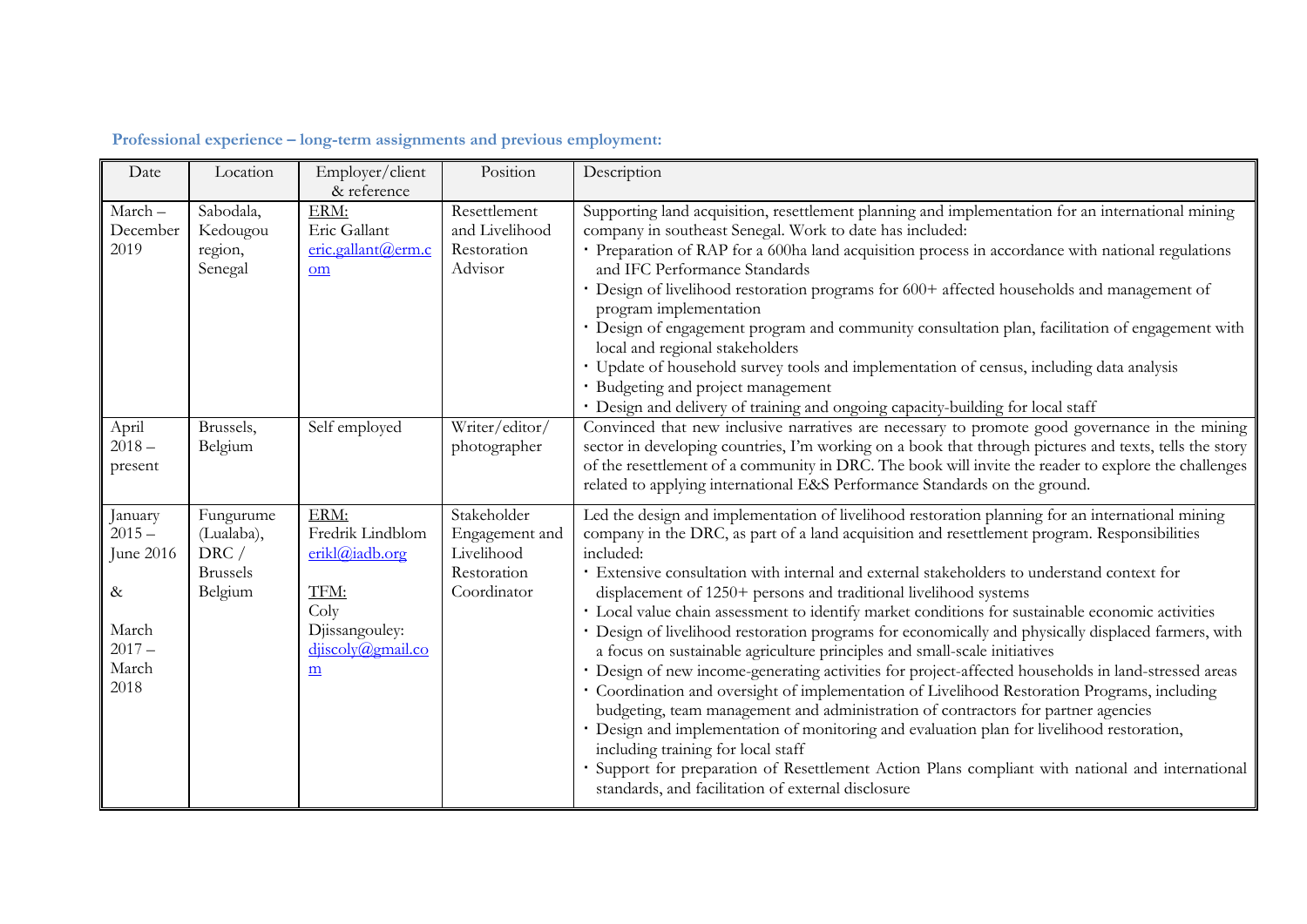| $July -$<br>December<br>2016           | Brussels,<br>Belgium /<br>Lubumbashi,<br><b>DRC</b> | <b>UC</b> Berkeley<br>benjaminkrause@<br>berkeley.edu                                             | Field Office<br>Manager                   | Responsible for field office for a large-scale study (3000+ households and 150+ communities) on<br>child labor and supply chain in the artisanal mining sector of the Katanga Region in the DRC. Tasks<br>included:<br>Recruit, train and supervise staff $(40+)$<br>· Ensure adherence to research design, sample selection, data management, general protocols, and<br>project timelines<br>· Lead training on data management and project management for researchers and staff<br>· Oversee data quality control and assurance (entry, coding, editing, cleaning, as well as protection<br>and confidentiality)<br>· Budgeting and financial management, including procurement and monitoring                                                                                                                                         |
|----------------------------------------|-----------------------------------------------------|---------------------------------------------------------------------------------------------------|-------------------------------------------|------------------------------------------------------------------------------------------------------------------------------------------------------------------------------------------------------------------------------------------------------------------------------------------------------------------------------------------------------------------------------------------------------------------------------------------------------------------------------------------------------------------------------------------------------------------------------------------------------------------------------------------------------------------------------------------------------------------------------------------------------------------------------------------------------------------------------------------|
| February<br>$2014-$<br>January<br>2015 | Katanga,<br><b>DRC</b>                              | ERM/rePlan:<br>Fredrik Lindblom<br>erikl@iadb.org<br>Yannik Simon<br>yanniksimon75@y<br>ahoo.com. | Monitoring &<br>Evaluation<br>Coordinator | Responsible for the design and implementation of socio-economic surveys as part of a resettlement<br>program for an international extractive project in the DRC. All activities undertaken in compliance<br>with national requirements and international standards. Core activities included:<br>· Design, launch and lead socio-economic and other surveys to inform resettlement planning<br>· Supervise, train and manage survey team<br>· Develop and deliver external messaging on survey plans and timelines, and support broader<br>engagement planning and implementation<br>· Provide quality control and assurance of collected data<br>· Provide input to land take planning and design of entitlements<br>· Support implementation and continuous improvement of the resettlement project's information<br>management system |
| <b>July 2013</b><br>- January<br>2014  | Brussels,<br>Belgium                                | Channel Research<br>Belgium: Evelien<br>Weller<br>evelienweller@gm<br>ail.com                     | Project Manager                           | · Lead preliminary audits of mining companies to assist them in being compliant with the Extractive<br>Industries Transparency Initiative standards<br>· Manage projects related to operations including budgeting, invoicing, team management, and<br>logistics<br>· Support with Dutch-English-French translations and documents review<br>· Prepare scopes of work, bids and tenders                                                                                                                                                                                                                                                                                                                                                                                                                                                  |